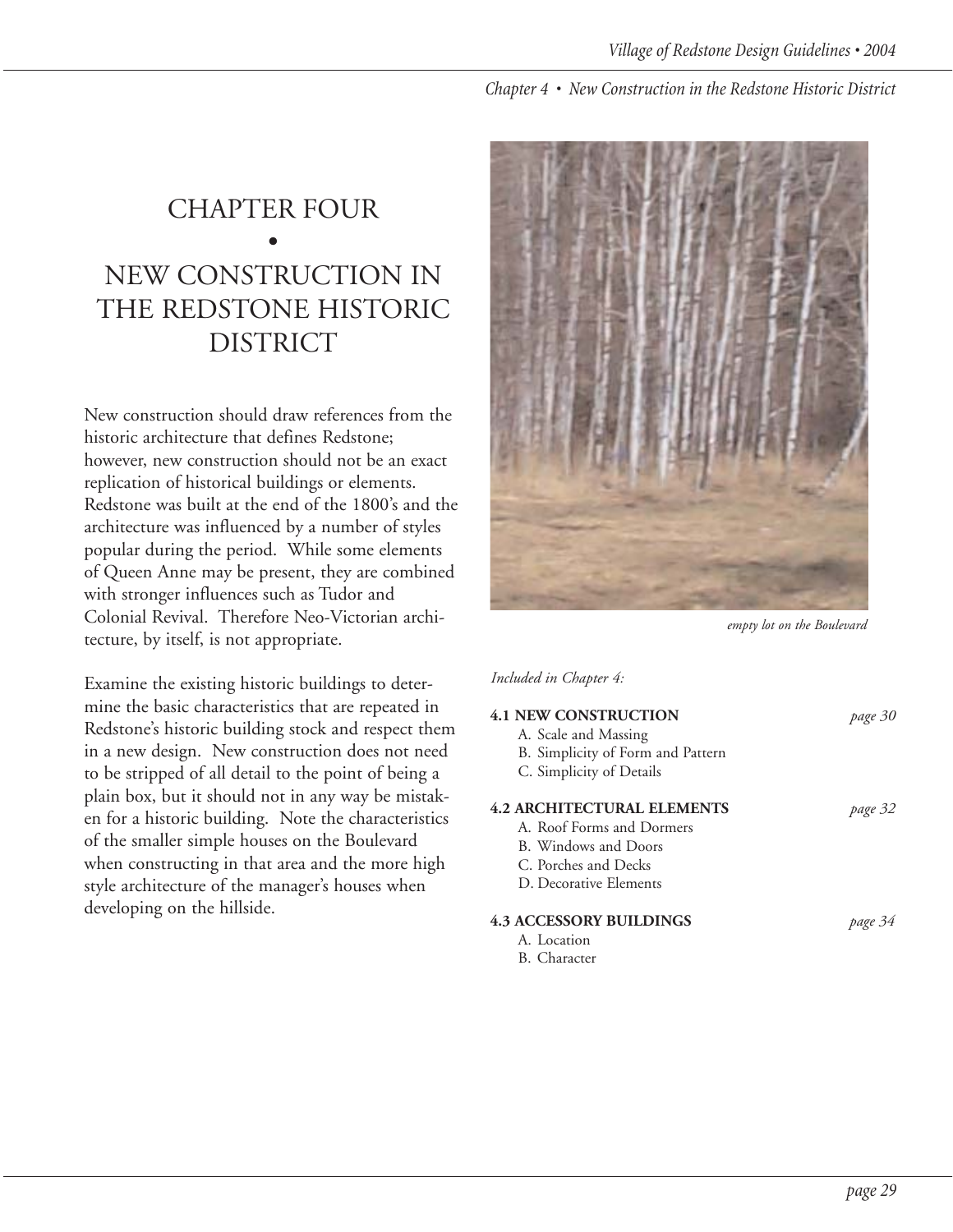## 4.1 NEW CONSTRUCTION

### **Principles:**

- New construction in the district should be designed to create a building that is compatible in scale and massing to the historic buildings.
- New buildings should also be respectful and complimentary in design to the historic district.
- A clear distinction between old and new should be created; simply mimicking historic architecture is not encouraged.

### **Background:**

The Historic District of Redstone was created by a single individual with a singular vision for the community. The original architecture has a distinct style, not found anywhere else. The layout of the town and the hierarchy of building types was specific to Osgood's social vision. New construction within the district should recognize this original vision through buildings that are appropriately scaled and detailed for their location and use. While modern day uses, both commercial and residential, do differ from the original plan for Redstone, new construction should respect and compliment the historic town pattern.



*detail of the drawings for the Crystal Farm House*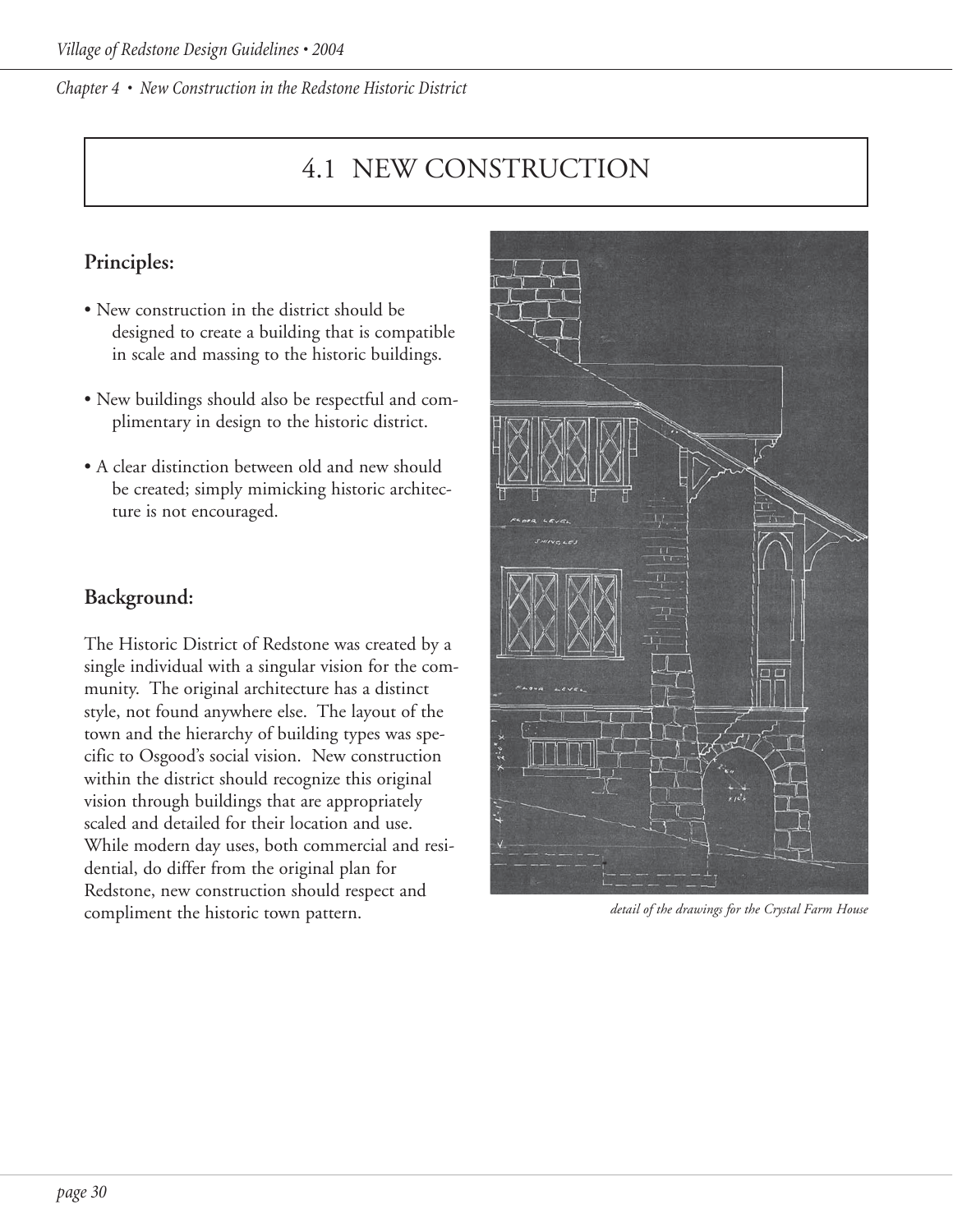### **Guidelines:**

### **A. Scale and Massing**

- 1. Create primary and secondary volumes by breaking the massing of new construction down into modules that relate to the typical historic house size in Redstone.
- 2. Restrict unbroken wall surfaces to be no more than 30 feet in length.
- 3. Use low plate heights on the second level to minimize tall wall planes.
- 4. Locate garage space in a detached accessory structure.

#### **B. Simplicity of Form and Pattern**

- 1. Design the proportions of the building to reflect the proportions of the historic structures in the area.
- 2. Reflect the Redstone tradition with designs that are simple in form and volume.
- 3. Respect the simple repetitive pattern of windows and doors that is traditional in Redstone's historic buildings.

### **C. Simplicity of Details**

- 1. Respect the hierarchy of building detail that is an essential part of Osgood's original vision for Redstone.
- 2. Respect the unique style of Redstone's historic structures and limit architectural references to other styles of the period (i.e. Victorian styles).



*allowable square footage contained in a single volume is incompatible in scale and massing with the historic context.*



*divide floor area into multiple volumes to keep massing and scale compatible with the historic context.*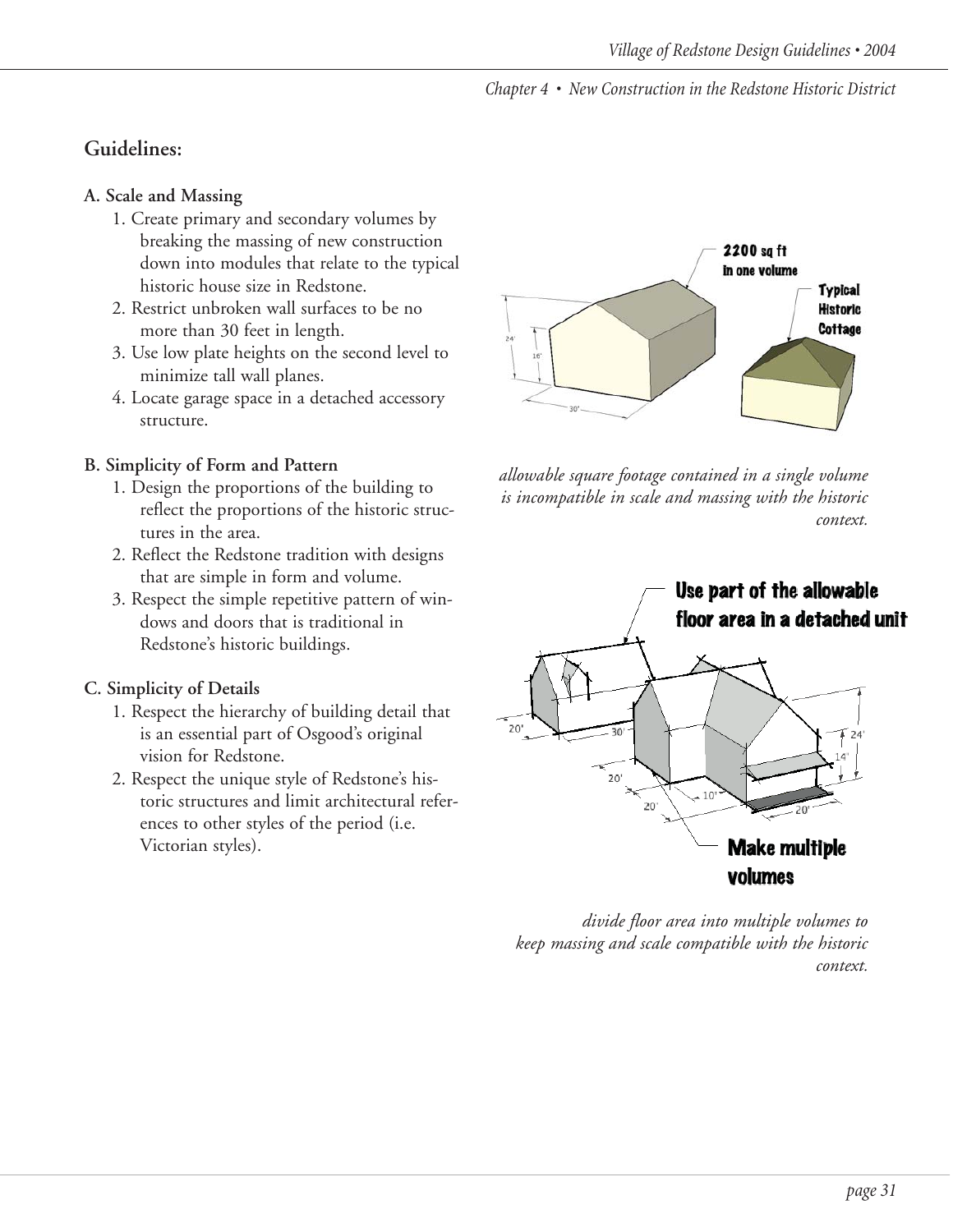# 4.2 ARCHITECTURAL ELEMENTS

## **Principles:**

- Architectural elements should be designed to enhance the overall scale and massing of the structure as well as to provide appropriate design characteristics. This includes, door and window types, door and window patterns, and details such as porches, dormers, and decorative elements.
- Architectural elements should not mimic existing historic elements, but be elements which are compatible and respectful of the character of the District.
- Architectural elements should respect the patterns and level of detail of the historic structures in the area.

### **Background:**

Architectural elements play an important role in defining the overall scale and massing of the structure as well as providing design characteristics. Building elements should not simply mimic existing historic elements, but be elements which are compatible and of our time. Building elements should be consistent with the complexity and pattern of the historic structure and other historic styles should not be introduced to the project.

The various areas of Redstone have different levels of detail relative to Osgood's ideas of social hierarchy. These levels of detail should be respected when designing additions in the district.



*a detail from a house on the Boulevard*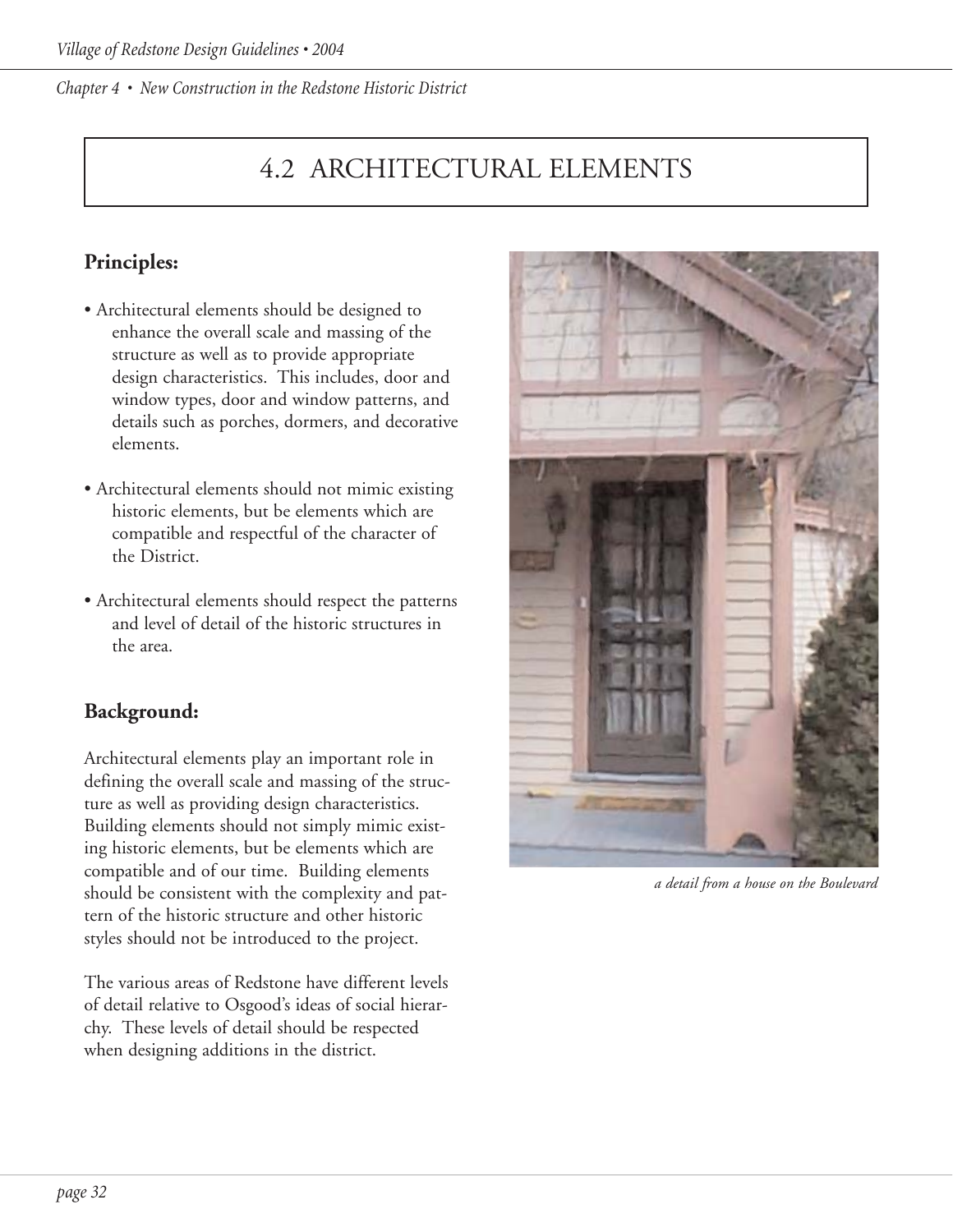### **Guidelines:**

#### **A. Roof Forms and Dormers**

- 1. Design roof forms that compliment the forms found in the District, both in complexity and character.
- 2. Utilize roof pitches that are in a similar range to historic structures.
- 3. Design dormers that utilize the guidelines for dormers in Section 6.1.
- 4. Locate skylights in the rear 2/3 of the structure.
- 5. Use skylights which have a low profile and can be mounted as flush to the roof plane as possible.

### **B. Windows and Doors**

- 1. Limit large, undivided areas of glass by utilizing small scale, double-hung or casement windows, with vertical proportions.
- 2. Design the window pattern to reflect the solid-to-void patterns seen in the historic structures.
- 3. Design the entry door to face the street.
- 4. Limit the use of non-orthogonal window units.

### **C. Porches and Decks**

- 1. Create a usable covered front porch on the street facade. The porch must be open on at least two sides and may have screens.
- 2. Locate decks at the rear of the building. Use guidelines on page 22.
- 3. Design the details of the deck to be consistent with the character and scale of the building, utilizing similar railings, proportions, and materials.



*one of the Hill houses*

### **D. Decorative Elements**

- 1. Use decorative elements that are consistent with the level of detail that exists in neighboring historic structures.
- 2. Use decorative elements that provide emphasis to the public face of the building.
- 3. Limit the use of decorative elements which are characteristic of the same period, but not the same style.